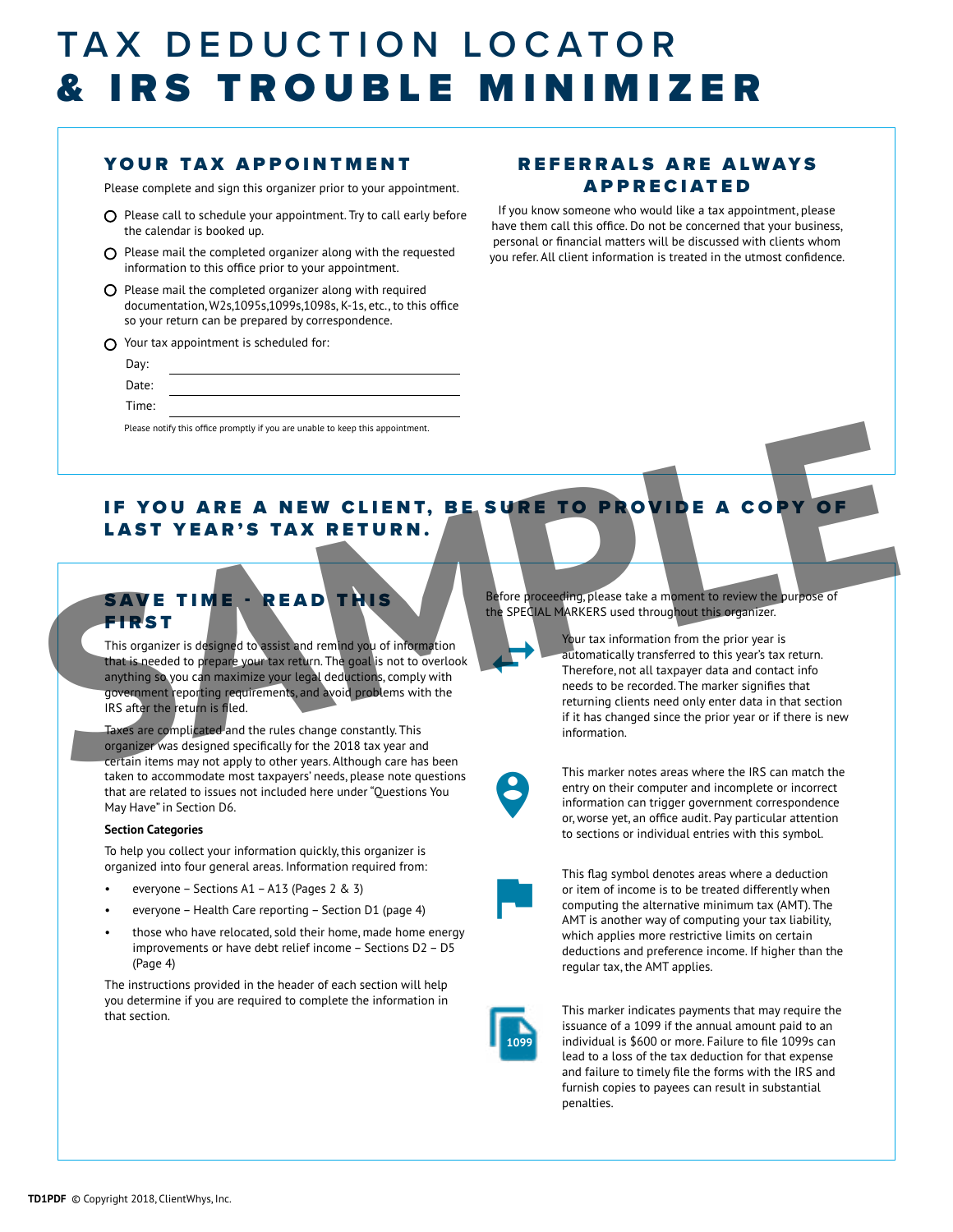## **A - TAXPAYER INFORMATION**<br>The information on this page is required for every taxpayer. Please review each section on this page and report items that are applicable to you, your

spouse or dependents.

2

| <b>A1 - TAXPAYER INFORMATION</b>                                                                                                                                                    |                                                |                      | $\theta \neq 1$       | A6 - INCOME & ADJUSTMENTS 0                                                                                                                                             | You                        | Spouse        |
|-------------------------------------------------------------------------------------------------------------------------------------------------------------------------------------|------------------------------------------------|----------------------|-----------------------|-------------------------------------------------------------------------------------------------------------------------------------------------------------------------|----------------------------|---------------|
| Returning clients: enter first and last name of filer and any changes only.                                                                                                         |                                                |                      |                       | W-2 Wages - Please provide W-2 Forms (retain copy "C" for your records)                                                                                                 |                            |               |
| <b>Filer Name</b>                                                                                                                                                                   |                                                |                      |                       | Partnership, Trust or S-Corporation K-1s (provide complete K-1 copies)                                                                                                  |                            |               |
| (Must Match SS Admin)                                                                                                                                                               |                                                |                      |                       | Were you the beneficiary of an inheritance? If so, please verify with<br>executor or trustee if you will be receiving a K-1.                                            | $\Box$ Yes                 | $\Box$ Yes    |
| Social Security No. @                                                                                                                                                               |                                                | Birth Date           |                       | State Tax Refund (provide 1099-G)                                                                                                                                       |                            |               |
| Occupation                                                                                                                                                                          |                                                | $\Box$ Legally Blind |                       | Social Security or RR (provide SSA-1099 or RRB-1099)                                                                                                                    |                            |               |
| Contact Phone                                                                                                                                                                       |                                                |                      | O Day O Evening       | Pension Income (provide all 1099-Rs)                                                                                                                                    |                            |               |
| <b>Email Address</b>                                                                                                                                                                |                                                |                      |                       | Alimony Received (IRS matches with alimony paid)                                                                                                                        |                            |               |
| <b>Spouse Name</b>                                                                                                                                                                  |                                                |                      |                       | Alimony Paid (provide name and SSN below)                                                                                                                               |                            |               |
| (Must Match SS Admin) <b>O</b>                                                                                                                                                      |                                                |                      |                       | SSN:<br>Paid to:                                                                                                                                                        |                            |               |
| Social Security No $\theta$                                                                                                                                                         |                                                | Birth Date           |                       | Tips (not included in W-2s)<br>Unemployment Compensation (provide 1099-G)                                                                                               |                            |               |
| Occupation                                                                                                                                                                          |                                                | $\Box$ Legally Blind |                       | Gambling Winnings (provide W-2Gs)                                                                                                                                       |                            |               |
| Contact Phone                                                                                                                                                                       |                                                |                      | ODay O Evening        |                                                                                                                                                                         |                            |               |
| <b>Email Address</b>                                                                                                                                                                |                                                |                      |                       | <b>A7 - IRA &amp; SE PLANS</b>                                                                                                                                          | You                        | <b>Spouse</b> |
|                                                                                                                                                                                     |                                                |                      |                       | Retirement plan with your employer?                                                                                                                                     | $\Box$ Yes                 | $\Box$ Yes    |
| <b>A2 - ADDRESS</b>                                                                                                                                                                 |                                                |                      | $\theta \neq$         | Did you or your spouse convert a traditional IRA into a Roth IRA during                                                                                                 | $\Box$ Yes                 | $\Box$ Yes    |
| Returning clients can skip this section except for changes.                                                                                                                         |                                                |                      |                       | 2018?                                                                                                                                                                   |                            |               |
| Street                                                                                                                                                                              |                                                | Apt/Unit No          |                       | Traditional IRA, Keogh & SEP Plans                                                                                                                                      |                            |               |
|                                                                                                                                                                                     |                                                | State                | Zip                   | Contributions<br>Withdrawals (1099-R) <sup>(1)</sup>                                                                                                                    |                            |               |
| City                                                                                                                                                                                |                                                |                      |                       | Rollovers <sup>(2)(3)</sup>                                                                                                                                             |                            |               |
| Home Phone Number                                                                                                                                                                   |                                                |                      |                       | Basis (Total of your prior year non-deductible contributions)                                                                                                           |                            |               |
| A3 - STATUS CHANGES FOR 2018                                                                                                                                                        |                                                |                      |                       | <b>Roth IRA</b>                                                                                                                                                         |                            |               |
| Check any that apply and enter the effective date.                                                                                                                                  |                                                |                      |                       | Contributions                                                                                                                                                           |                            |               |
|                                                                                                                                                                                     | Moved                                          |                      |                       | Withdrawals (1099-R)                                                                                                                                                    |                            |               |
| $\Box$ Married                                                                                                                                                                      |                                                |                      |                       |                                                                                                                                                                         |                            |               |
| Separated                                                                                                                                                                           | Home Sold                                      |                      |                       | (1) Show reason if under age 59-1⁄2 (2) Must be reported even if not taxable unless directly "transferred"                                                              |                            |               |
| $\Box$ Divorced                                                                                                                                                                     | П.<br><b>Spouse Deceased</b>                   |                      |                       | (3) Rollovers from Traditional to a Roth IRA may be taxable.                                                                                                            |                            |               |
| $\Box$ Retired                                                                                                                                                                      | Dependent Deceased                             |                      |                       | <b>A8 - SPECIAL QUESTIONS &amp; INFO</b>                                                                                                                                |                            |               |
|                                                                                                                                                                                     |                                                |                      |                       | Coverdell Education Account <b>Contribution</b>                                                                                                                         |                            |               |
| A4 - ESTIMATED TAXES PAID                                                                                                                                                           |                                                |                      | $\boldsymbol{\Theta}$ | Coverdell Education Account Distribution (provide 1099-Q)                                                                                                               |                            |               |
| This office cannot assume that all estimated taxes were paid as originally scheduled or                                                                                             |                                                |                      |                       | Qualified Tuition Plan (Sec. 529) Distribution (provide 1099-Q)                                                                                                         |                            |               |
| on time. Therefore, please enter the amounts and dates of payment or provide proof of<br>payments. Incorrect amounts will result in IRS or state correspondence after the return is |                                                |                      |                       | Student Loan Interest paid (provide 1098-E)                                                                                                                             |                            |               |
| filed.                                                                                                                                                                              |                                                |                      |                       | HSA Distributions (provide 1099-SA)                                                                                                                                     |                            |               |
|                                                                                                                                                                                     |                                                |                      |                       | <b>Adoption Expenses</b>                                                                                                                                                | $\Box$ Special needs child |               |
| Payment & Due Date                                                                                                                                                                  | <b>Date Paid</b>                               | Federal              | State                 | CAUTION - Review the following questions carefully. There are severe penalties associated with failing                                                                  |                            |               |
| Applied from Last Year's Refund                                                                                                                                                     |                                                |                      |                       | to report an interest in or signature authority over a foreign bank account. Please call our attention to any<br>dealings related to foreign accounts and inheritances. |                            |               |
| First Quarter (April 17, 2018)                                                                                                                                                      | $\prime$ /                                     |                      |                       | <b>CHECK ALL THAT APPLY.</b>                                                                                                                                            |                            |               |
| Second Quarter (June 15, 2018)                                                                                                                                                      | $\left  \begin{array}{cc} \end{array} \right $ |                      |                       | You or your spouse have signature authority or are named as a co-owner on a bank<br>$\Box$                                                                              |                            |               |
| Third Quarter (Sept. 17, 2018)                                                                                                                                                      | $\left  \begin{array}{cc} \end{array} \right $ |                      |                       | account in a foreign country even if the funds are not yours.                                                                                                           |                            |               |
|                                                                                                                                                                                     |                                                |                      |                       | You received an inheritance from someone in a foreign country.                                                                                                          |                            |               |
| Fourth Quarter (Jan. 15, 2019)                                                                                                                                                      |                                                |                      |                       | $\Box$ You or your spouse have a foreign bank account (over \$10,000 at any time in 2018)                                                                               |                            |               |
| A5 - REFUND DIRECT DEPOSIT                                                                                                                                                          |                                                |                      |                       | You or your spouse received a distribution from, or were the grantor, or transferor to, a<br>□<br>foreign trust                                                         |                            |               |
| Complete this section to have your refund automatically deposited into your bank account.                                                                                           |                                                |                      |                       | At any time during the year you or your spouse held an interest in a foreign financial<br>$\Box$                                                                        |                            |               |
| Doing so will speed up the refund and eliminate the danger of a check being lost or                                                                                                 |                                                |                      |                       | asset                                                                                                                                                                   |                            |               |
| stolen. Direct deposit can be allocated to up to 3 separate accounts. Entries for only one<br>account are provided below. If you wish to make multiple deposits, please provide the |                                                |                      |                       | You have been denied Earned Income Credit by the IRS                                                                                                                    |                            |               |
| additional account information and how you wish to allocate the refund.                                                                                                             |                                                |                      |                       | You've been re-certified for the Earned Income, Child Tax, or American Opportunity<br>Credit<br>$\Box$                                                                  |                            |               |
|                                                                                                                                                                                     |                                                |                      |                       | You bought, sold, or gifted real estate in 2018. If you have, please call in advance to<br>discuss what documents are needed.<br>$\Box$                                 |                            |               |
| <b>Bank Name</b>                                                                                                                                                                    |                                                |                      |                       |                                                                                                                                                                         |                            |               |
| Bank Routing Number (Exactly 9 Digits)                                                                                                                                              |                                                |                      |                       | You made a gift of money or property to any individual in excess of \$15,000 (\$30,000<br>$\Box$<br>for joint gifts by a married couple)                                |                            |               |
| Account Number (include hyphens - omit spaces & special characters - 17 digits max)                                                                                                 |                                                |                      |                       | You employ household workers                                                                                                                                            |                            |               |
|                                                                                                                                                                                     |                                                |                      |                       | You sold jewelry, gold, coins, or other precious metals during the year                                                                                                 |                            |               |
| <b>O</b> Checking<br>Account Type                                                                                                                                                   | <b>O</b> Savings                               | Allocation:          | %                     | $\Box$ Filer                                                                                                                                                            |                            |               |
| <b>FD1PDF</b> © Convright 2018. ClientWhys. Inc.                                                                                                                                    |                                                |                      |                       | You wish to contribute to the Presidential campaign fund<br>$\Box$ Spouse                                                                                               |                            |               |
|                                                                                                                                                                                     |                                                |                      |                       |                                                                                                                                                                         |                            |               |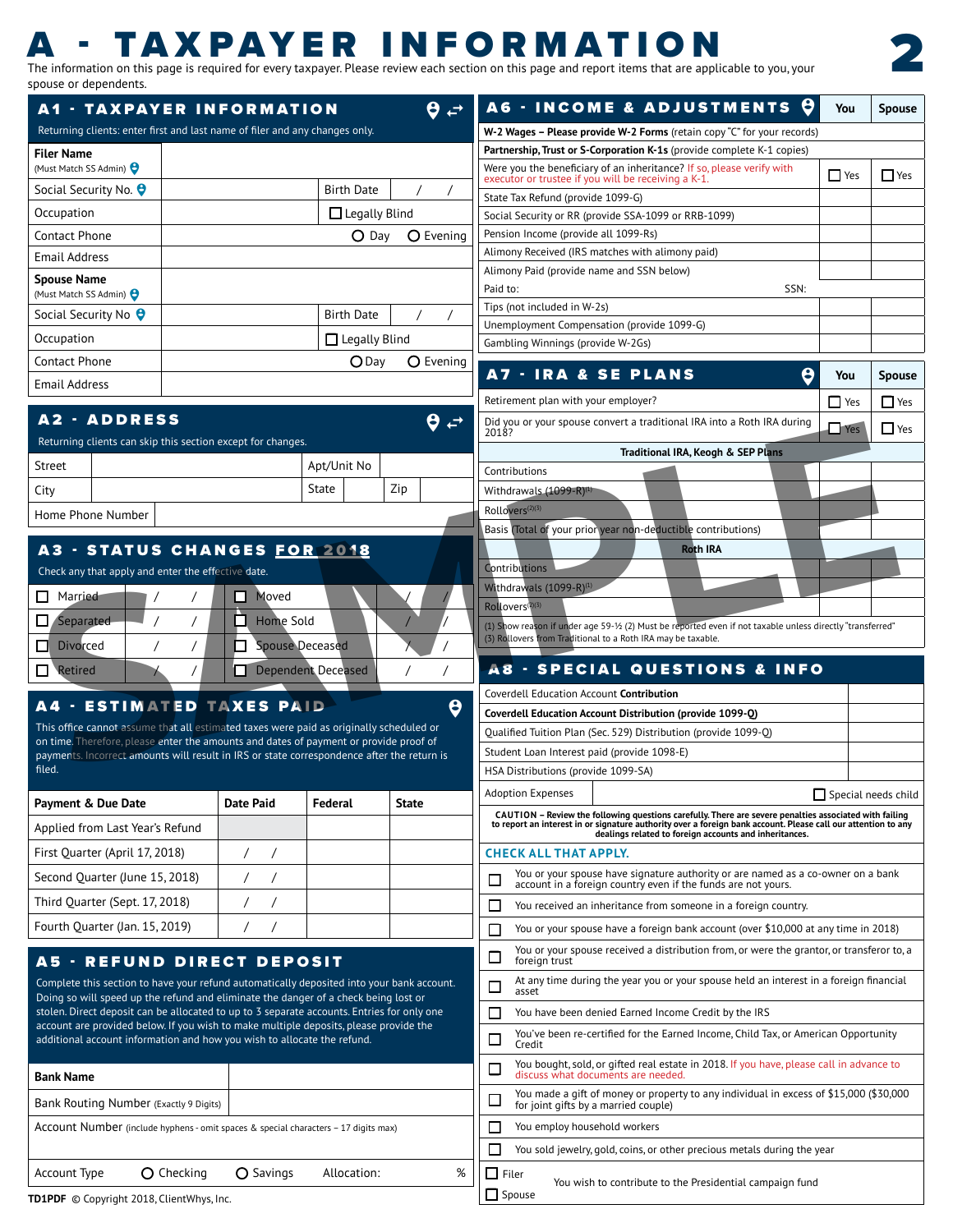# **A - TAXPAYER INFORMATION**<br>The information on this page is required for every taxpayer. Please review each section on this page and report items that are applicable to you, your

| A - TAXPAYER INFORMATION<br>The information on this page is required for every taxpayer. Please review each section on this page and report items that are applicable to you, your<br>spouse or dependents.                                                                                                                                                                           |                                                                                                                   |                                 |                                                                                         |                                                                          |                                                                                   |                                                                       |                                 |                                          |
|---------------------------------------------------------------------------------------------------------------------------------------------------------------------------------------------------------------------------------------------------------------------------------------------------------------------------------------------------------------------------------------|-------------------------------------------------------------------------------------------------------------------|---------------------------------|-----------------------------------------------------------------------------------------|--------------------------------------------------------------------------|-----------------------------------------------------------------------------------|-----------------------------------------------------------------------|---------------------------------|------------------------------------------|
| <b>A9 - DEPENDENTS</b>                                                                                                                                                                                                                                                                                                                                                                |                                                                                                                   |                                 |                                                                                         |                                                                          |                                                                                   |                                                                       |                                 | $\boldsymbol{\Theta}$                    |
| Returning clients need only enter first names and any changes. Enter all the information for new dependents.<br><b>First Name</b>                                                                                                                                                                                                                                                     | <b>Last Name</b>                                                                                                  | Social Security Number $\Theta$ |                                                                                         | S, D, F, M, G,                                                           | <b>Months in Home</b>                                                             | <b>Birth Date</b>                                                     |                                 | If over the age of 18                    |
|                                                                                                                                                                                                                                                                                                                                                                                       | (If Different)                                                                                                    | (Mandatory)                     |                                                                                         | Other or HOH*                                                            | (Your Home)                                                                       |                                                                       | Income                          | Student                                  |
|                                                                                                                                                                                                                                                                                                                                                                                       |                                                                                                                   |                                 |                                                                                         |                                                                          |                                                                                   |                                                                       |                                 | $\Box$ Yes<br>$\Gamma$ Yes               |
|                                                                                                                                                                                                                                                                                                                                                                                       |                                                                                                                   |                                 |                                                                                         |                                                                          |                                                                                   |                                                                       |                                 | $\Box$ Yes                               |
| * Enter S-Son, D-Daughter, F-Father, M-Mother, G-Grandchild, or enter other relationship. Enter HOH for non-dependent Head of Household qualifiers.                                                                                                                                                                                                                                   |                                                                                                                   |                                 |                                                                                         |                                                                          |                                                                                   |                                                                       |                                 |                                          |
| <b>A10 - INTEREST INCOME</b>                                                                                                                                                                                                                                                                                                                                                          |                                                                                                                   |                                 |                                                                                         |                                                                          |                                                                                   | Caution: All interest must be reported even if tax-free! $\Theta$     |                                 |                                          |
| IRS matches payer and amount. Always use the payer name listed on 1099 even if not the original source.                                                                                                                                                                                                                                                                               |                                                                                                                   |                                 |                                                                                         |                                                                          |                                                                                   |                                                                       |                                 |                                          |
|                                                                                                                                                                                                                                                                                                                                                                                       | Name of Payer<br>Please provide all forms 1099INT and 1099OID<br>(Entries are not needed when 1099s are provided) |                                 | <b>Banks, Credit Union,</b><br>Corp Bonds, Seller<br><b>Financed Mortgages,</b><br>etc. |                                                                          | <b>Direct U.S. Obligations</b><br>Saving Bonds, T-Bills, etc.<br>(State Tax-Free) | <b>Home State Municipal Bonds</b><br>(Generally Tax-Free)             |                                 | <b>Other State</b><br>(Federal Tax-Free) |
|                                                                                                                                                                                                                                                                                                                                                                                       |                                                                                                                   |                                 |                                                                                         |                                                                          |                                                                                   |                                                                       |                                 |                                          |
|                                                                                                                                                                                                                                                                                                                                                                                       |                                                                                                                   |                                 |                                                                                         |                                                                          |                                                                                   |                                                                       |                                 |                                          |
|                                                                                                                                                                                                                                                                                                                                                                                       |                                                                                                                   |                                 |                                                                                         |                                                                          |                                                                                   |                                                                       |                                 |                                          |
|                                                                                                                                                                                                                                                                                                                                                                                       |                                                                                                                   |                                 |                                                                                         | Seller Financed Mortgages                                                |                                                                                   |                                                                       |                                 |                                          |
| Payer Name:                                                                                                                                                                                                                                                                                                                                                                           |                                                                                                                   | SSN:                            |                                                                                         | Address:                                                                 | Note: Seller financed mortgages require the name, SSN and address of the payer.   |                                                                       |                                 |                                          |
| Forfeited Interest (early withdrawal                                                                                                                                                                                                                                                                                                                                                  |                                                                                                                   |                                 |                                                                                         |                                                                          | Federal Tax Witholding on Interest &                                              |                                                                       |                                 |                                          |
| penalty)                                                                                                                                                                                                                                                                                                                                                                              |                                                                                                                   |                                 |                                                                                         | <b>Dividends</b>                                                         |                                                                                   |                                                                       |                                 |                                          |
| <b>A11 - DIVIDEND INCOME</b><br>IRS matches payer and amount. Always use payer name listed on 1099 even if not the original source. Some institutions use substitute 1099s and caution must be used in separating<br>the various types of dividends. Please bring broker statements.                                                                                                  |                                                                                                                   |                                 |                                                                                         |                                                                          |                                                                                   |                                                                       |                                 | $\boldsymbol{\Theta}$                    |
| Name of Payer<br>Please provide all forms 1099DIV<br>(Entries are not needed when 1099s are provided)                                                                                                                                                                                                                                                                                 |                                                                                                                   | Foreign<br><b>Taxes Paid</b>    | Ordinary<br><b>Dividends</b>                                                            | Qualified<br>$Dividends^{(1)}$                                           | <b>Capital Gains</b>                                                              | 199A<br>Source U.S.<br><b>Dividends</b><br>Obligations <sup>(2)</sup> | Taxable to<br><b>State Only</b> | Non-Taxable<br>State &<br>Federal        |
|                                                                                                                                                                                                                                                                                                                                                                                       |                                                                                                                   |                                 |                                                                                         |                                                                          |                                                                                   |                                                                       |                                 |                                          |
|                                                                                                                                                                                                                                                                                                                                                                                       |                                                                                                                   |                                 |                                                                                         |                                                                          |                                                                                   |                                                                       |                                 |                                          |
| (1) Qualified dividends receive special tax treatment and are included in the "Ordinary Dividends" total. (2) Includes income from savings bonds, T-Bills, etc., which are state tax-free.                                                                                                                                                                                            |                                                                                                                   |                                 |                                                                                         |                                                                          |                                                                                   |                                                                       |                                 |                                          |
| <b>A12 · INVESTMENT SALES</b><br>IRS matches gross proceeds from sales using the 1099-B. All transactions must be reported even if there is no profit. If broker provides a summary of transactions, bring it and skip<br>this section. For home sales, see Section D2.                                                                                                               |                                                                                                                   |                                 |                                                                                         |                                                                          |                                                                                   |                                                                       |                                 | $\theta$                                 |
| (Please provide all forms 1099-B and any gain/loss statements provided by broker)                                                                                                                                                                                                                                                                                                     | <b>Description</b>                                                                                                |                                 | Inherited?                                                                              | <b>Date Acquired</b>                                                     | <b>Date Sold</b>                                                                  | Selling Price   Cost or Other Basis                                   |                                 | Profit<br>(Memo Only)                    |
|                                                                                                                                                                                                                                                                                                                                                                                       |                                                                                                                   |                                 | $\Box$ Yes                                                                              |                                                                          |                                                                                   |                                                                       |                                 |                                          |
|                                                                                                                                                                                                                                                                                                                                                                                       |                                                                                                                   |                                 | $\Box$ Yes                                                                              |                                                                          |                                                                                   |                                                                       |                                 |                                          |
|                                                                                                                                                                                                                                                                                                                                                                                       |                                                                                                                   |                                 | $\blacksquare$ Yes                                                                      |                                                                          |                                                                                   |                                                                       |                                 |                                          |
| (1) The basis from which gain is determined may not be the original cost and must account for stock splits, reverse splits, mergers, reinvested dividends, wash sales, etc.                                                                                                                                                                                                           |                                                                                                                   |                                 |                                                                                         |                                                                          |                                                                                   |                                                                       |                                 |                                          |
| <b>A13 - CHILD OR DEPENDENT CARE EXPENSES</b><br>Care must enable you to work (or search for work) or attend school FULL-TIME. Care must be for a child under age 13 or an individual who is physically or mentally incapable of self $\Theta$<br>care. If you are a student, also see section C4. IRS matches employer provided care benefits and income reporting of care provider. |                                                                                                                   |                                 |                                                                                         |                                                                          |                                                                                   |                                                                       |                                 |                                          |
|                                                                                                                                                                                                                                                                                                                                                                                       | $\Box$ Employer provides dependent care services $\Theta$                                                         |                                 |                                                                                         | Provider's SSN or Employer ID #                                          |                                                                                   | Payments MUST BE Allocated by Child/Dependent                         |                                 |                                          |
| Paid To                                                                                                                                                                                                                                                                                                                                                                               | <b>Address &amp; Phone Number</b>                                                                                 |                                 |                                                                                         | MANDATORY unless it is an exempt<br>organization (EO). If EO, check box. | <b>Child/Depnd.'s Name:</b>                                                       | <b>Child/Depnd.'s Name:</b>                                           |                                 | Child/Depnd.'s Name:                     |
|                                                                                                                                                                                                                                                                                                                                                                                       |                                                                                                                   |                                 |                                                                                         |                                                                          | $\Box$                                                                            |                                                                       |                                 |                                          |
|                                                                                                                                                                                                                                                                                                                                                                                       |                                                                                                                   |                                 |                                                                                         |                                                                          | $\Box$                                                                            |                                                                       |                                 |                                          |
|                                                                                                                                                                                                                                                                                                                                                                                       |                                                                                                                   |                                 |                                                                                         |                                                                          | $\Box$                                                                            |                                                                       |                                 |                                          |

**TD1PDF** © Copyright 2018, ClientWhys, Inc.